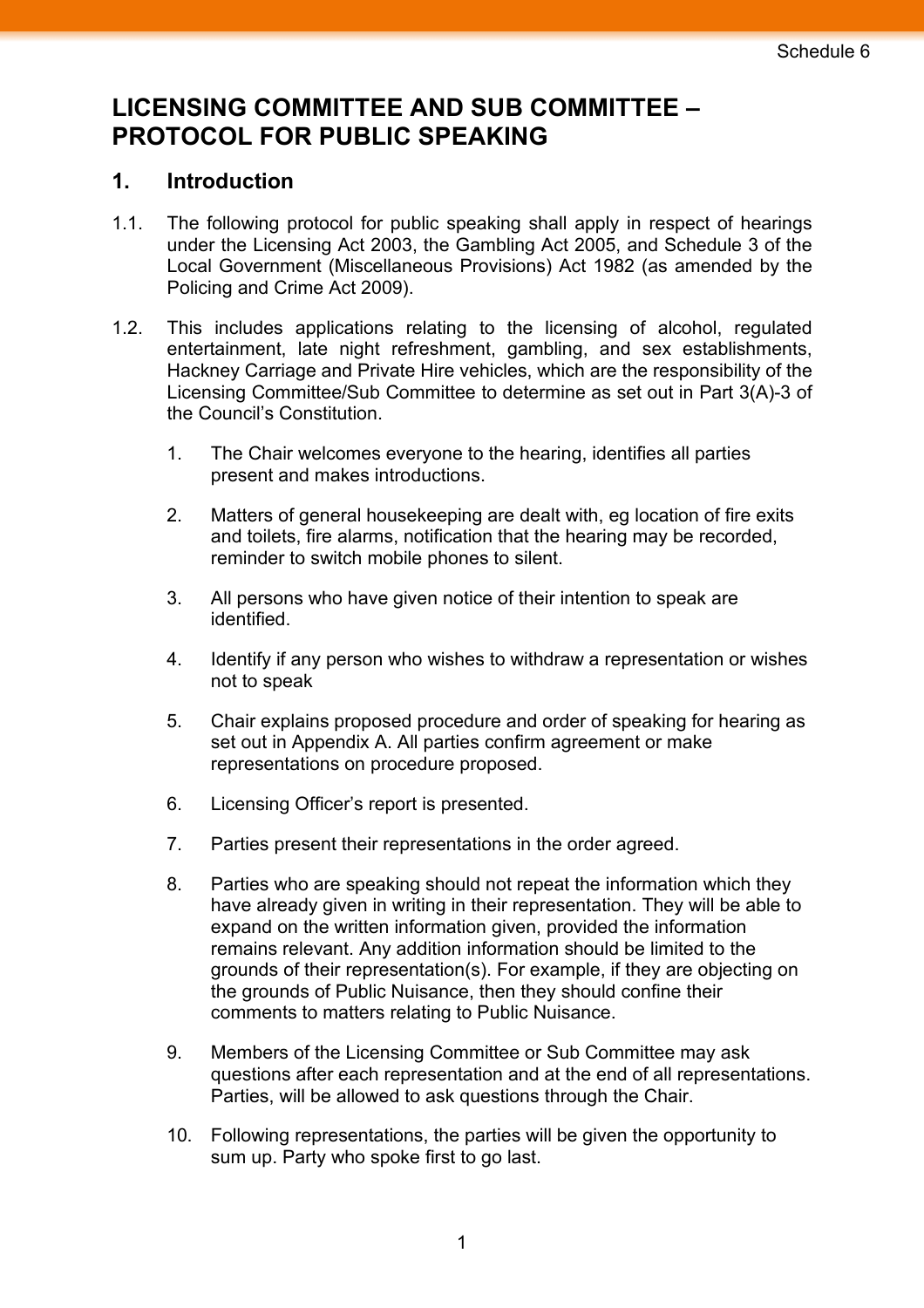- 11. Members will deliberate in private with the clerk and legal representative as appropriate present.
- 12. The decision will be taken by the Committee and that decision delivered by the Chair to all parties at the conclusion of the hearing as appropriate. A written decision notice will be issued following the hearing in accordance with the regulations.
- 13. The Legal Adviser will advise the parties of any right of appeal as appropriate.

## **2. General points**

- The hearing may be adjourned at any time at the discretion of the **Members**
- Members may amend the procedure at any time if they consider it to be in the public interest or in the interest of a fair hearing
- Licensing Hearings are held in public. However, the Chair may exclude members of the public (including a party to the Hearing) from all or part of a Hearing where it considers the public interest in doing so, outweighs the public interest in the Hearing.
- The Chair may exclude any person from a hearing for being disruptive.
- Meetings of the Licensing Committee in public session are audio recorded by the Council for subsequent publication on its website. The meeting may also be audio recorded and/or filmed for live or subsequent broadcast by members of the public and media representatives.
- The hearing will take the form of a discussion.
- Only persons (or their representatives) who have made an application, are subject to an application or have submitted a written representation to the Licensing Authority under the relevant Act are permitted to speak at the hearing.
- Any further information to support an application or a representation must be submitted at least 5 working days prior to the Hearing. Any submissions submitted less than 24 hours before the hearing must be agreed by all parties at the Hearing, before it can be considered
- If a party has informed the Authority that they do not intend to attend, or be represented at the hearing, or has failed to advise whether they intend to attend or not, the hearing may proceed in their absence
- 2.2. For other matters in Part 3(A)-3 of the Council's Constitution which are the responsibility of the Licensing Committee, the procedures set out in Part 4D of the Council's Constitution in relation to public questions, statements and petitions shall apply.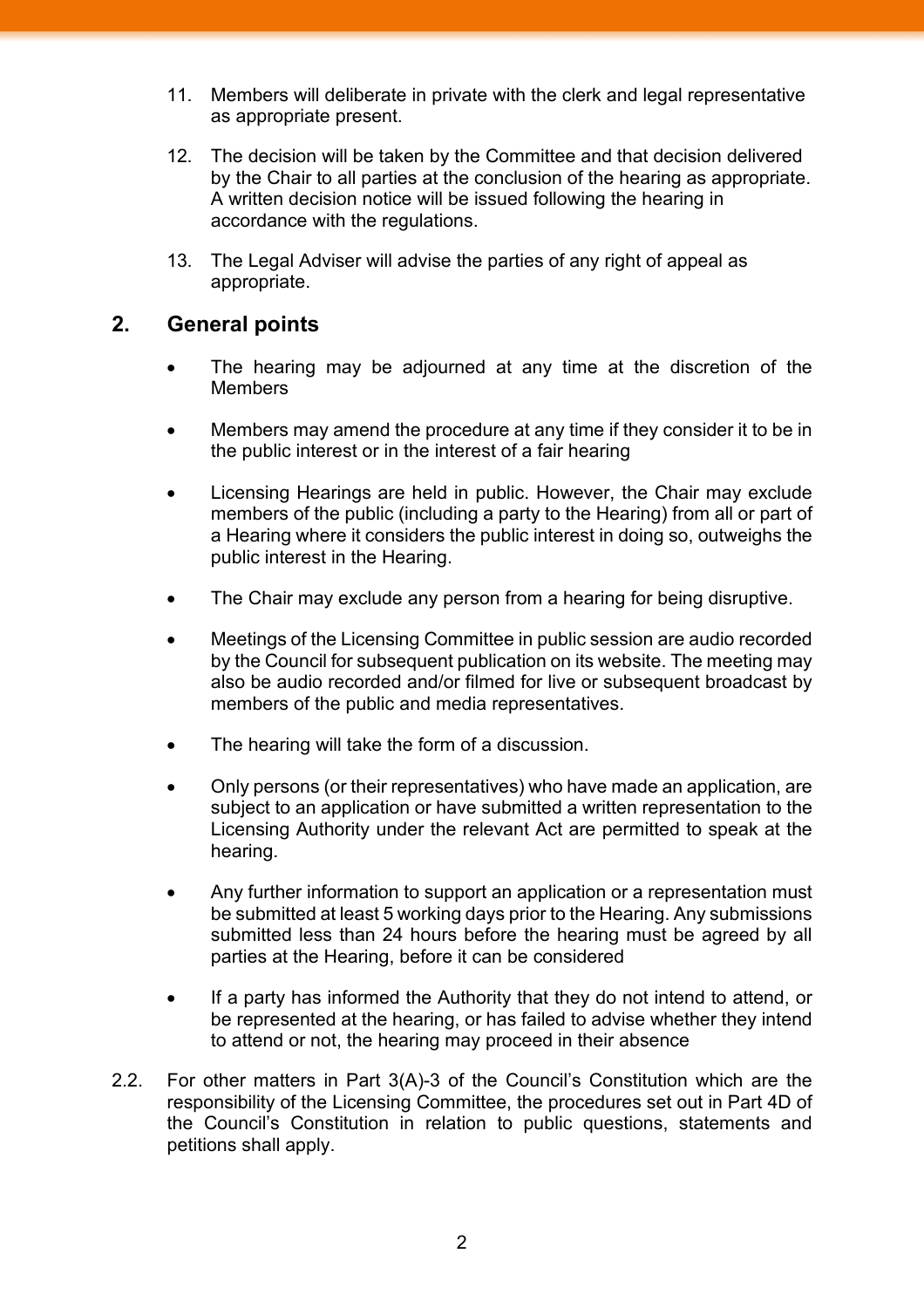- 2.3. This includes such matters as making recommendations on relevant policies, approving the level of fees charged by the Council, and making decisions on tariffs charged by the Public Carriage Trade.
- 2.4. The Council's Constitution can be accessed using the following link: [https://democracy.bcpcouncil.gov.uk/ieListMeetings.aspx?CommitteeID=151&](https://democracy.bcpcouncil.gov.uk/ieListMeetings.aspx?CommitteeID=151&Info=1&bcr=1) [Info=1&bcr=1](https://democracy.bcpcouncil.gov.uk/ieListMeetings.aspx?CommitteeID=151&Info=1&bcr=1)
- 2.5. For further information please contact [democraticservices@bcpcouncil.gov.uk](mailto:democraticservices@bcpcouncil.gov.uk)